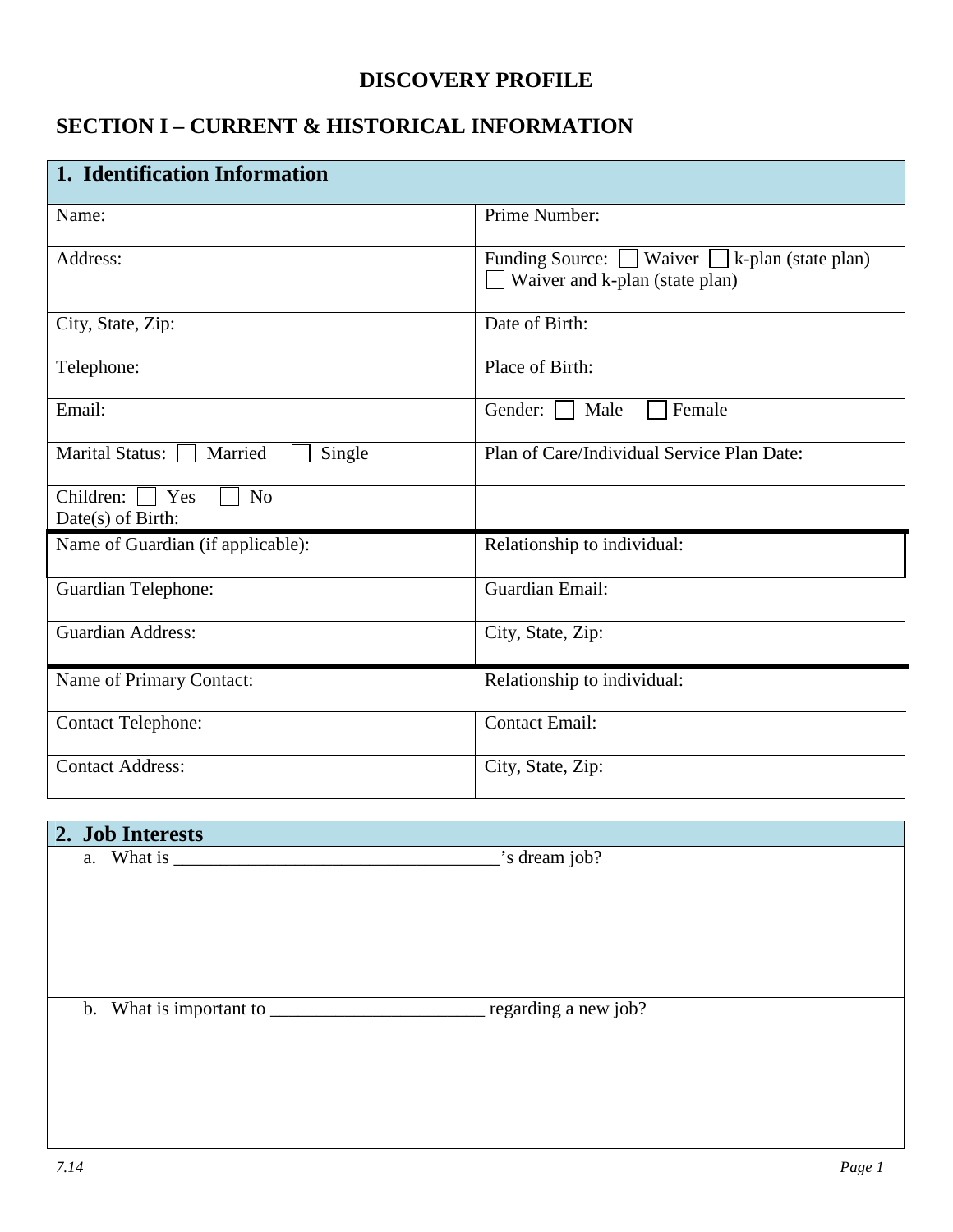|    | interests?     | d. What strengths does ________________________ have regarding current work, work history or job   |
|----|----------------|----------------------------------------------------------------------------------------------------|
| e. | interests?     | What interests does _____________________________ have regarding current work, work history or job |
| f. | job interests? | What preferences does ____________________________ have regarding current work, work history or    |

| 3. Legal Status                                                                                 |
|-------------------------------------------------------------------------------------------------|
| N <sub>0</sub>                                                                                  |
| a. U.S. citizenship or permanent residency is verified and documentation is on file. $\Box$ Yes |
| Documentation is required for employment.                                                       |
| b. Have you ever been convicted of a misdemeanor (other than a parking violation) or felony?    |
| Yes<br>$\vert$   No                                                                             |
| If yes, explain:                                                                                |
|                                                                                                 |
| Yes<br>c. Have you ever failed a drug test?<br>No                                               |
|                                                                                                 |
|                                                                                                 |
|                                                                                                 |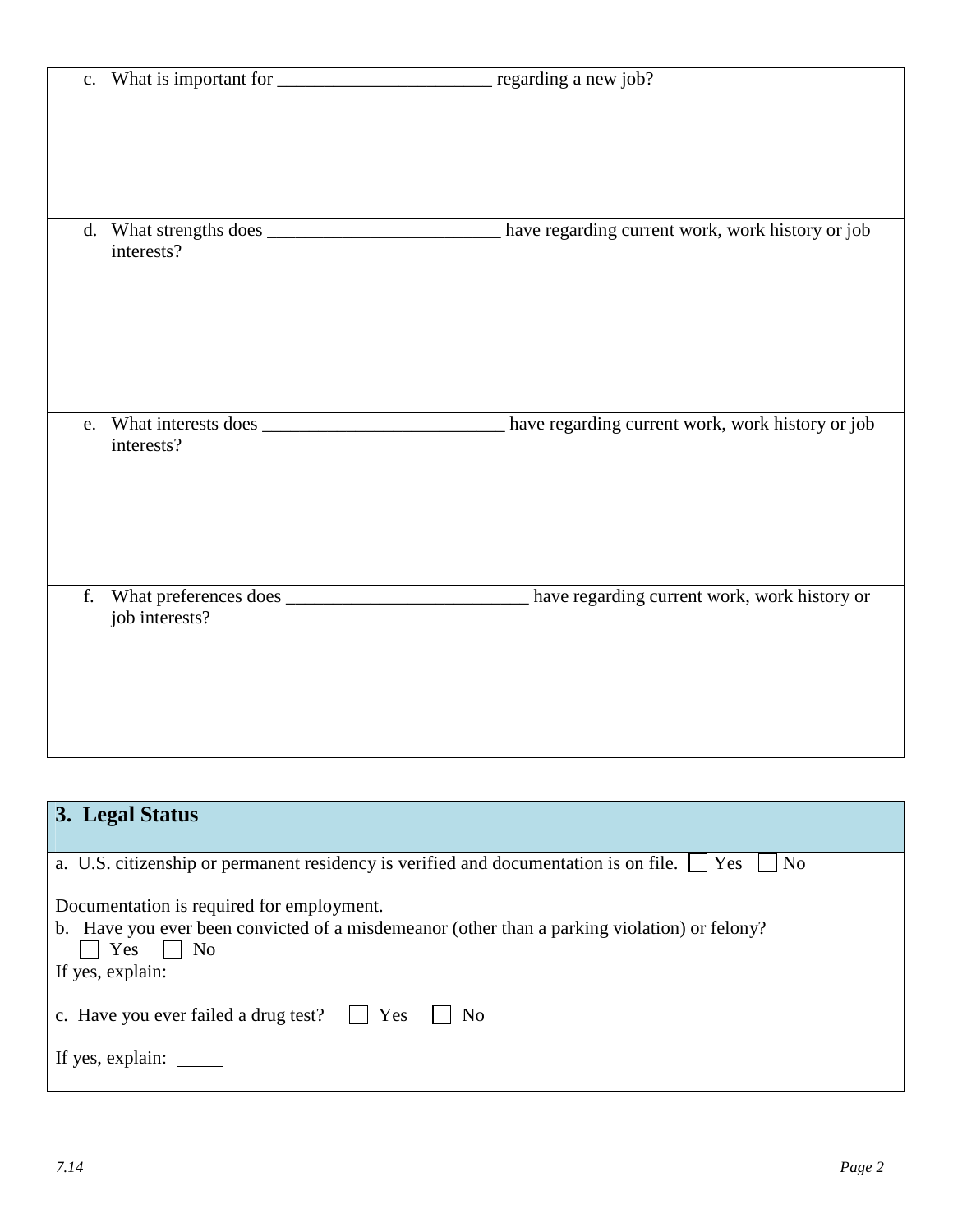| 4. Health Information                                                                        |                         |                                            |                                 |      |
|----------------------------------------------------------------------------------------------|-------------------------|--------------------------------------------|---------------------------------|------|
| Describe any medical conditions that require regular check ups by a medical professional:    |                         |                                            |                                 |      |
| Do you require any of the following medical equipment? Check all that apply.                 |                         |                                            |                                 |      |
| Glasses<br><b>Contact lenses</b><br>Scooter<br>Dentures<br>Other:                            | Hearing aides<br>Oxygen | Walker<br>Sleep apnea machine              | Wheelchair<br>Cane              |      |
| List any physical or health restrictions:                                                    |                         |                                            |                                 |      |
| List any allergies to medications or other allergies:                                        |                         |                                            |                                 |      |
| List any health protocols that might be in place (i.e. what to do in case of seizures, etc.) |                         |                                            |                                 |      |
| List health insurance information:                                                           |                         |                                            |                                 |      |
|                                                                                              |                         | Medications, Supplements & Herbal Remedies |                                 |      |
| Medication<br>Dosage<br>(times per<br>day)                                                   | Original<br>Rx Date     | Condition(s) being<br>treated              | Most concerning<br>side effects | Date |
|                                                                                              |                         |                                            |                                 |      |
|                                                                                              |                         |                                            |                                 |      |
|                                                                                              |                         |                                            |                                 |      |
|                                                                                              |                         |                                            |                                 |      |
|                                                                                              |                         |                                            |                                 |      |
|                                                                                              |                         |                                            |                                 |      |
|                                                                                              |                         |                                            |                                 |      |
| Comments:<br>Adapted from David Pitonyak Discovery Worksheet                                 |                         |                                            |                                 |      |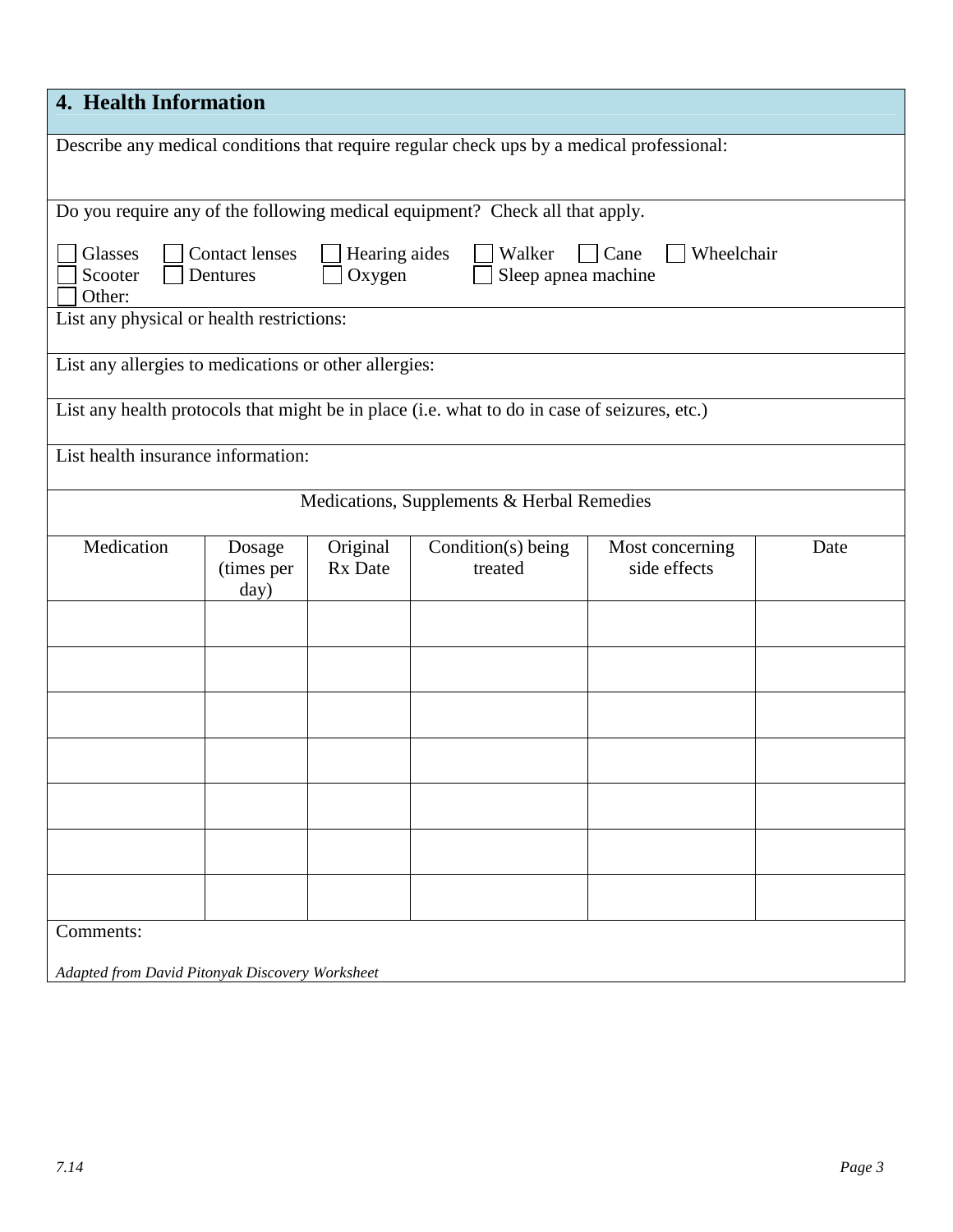| <b>5. Mental Health Information</b>                                                      |                                                           |       |
|------------------------------------------------------------------------------------------|-----------------------------------------------------------|-------|
| Do you currently receive services from a<br>mental health service provider?<br>Yes<br>No | If yes, list the contact information:                     | Date: |
| Do you currently have a cross crisis plan in<br>place?<br>Yes<br>No                      | Is there a current plan on file?<br>N <sub>0</sub><br>Yes | Date: |

| 6. Medical-related Emergency Information                                                          |                      |
|---------------------------------------------------------------------------------------------------|----------------------|
| Name of Physician:                                                                                | Contact information: |
| Name of Pharmacy:                                                                                 | Contact information: |
| If you have a serious medical condition, do you<br>have MedicAlert service and wear a bracelet or | Yes                  |
| necklace with emergency information?                                                              | N <sub>0</sub>       |

| <b>7. Social Security</b>                                                                       |
|-------------------------------------------------------------------------------------------------|
| a. Do you receive Social Security benefits? If yes, indicate which benefit(s).                  |
| Supplemental Security Income (SSI) $\Box$ Social Security Disability Insurance (SSDI)           |
| Social Security Disability Insurance for Disabled Adult Children (SSDAC)                        |
| b. Do you currently have a work incentive plan? If yes, indicate which plan.                    |
| Plan for Achieving Self Support (PASS)   Impairment Related Work Expense (IRWE)                 |
| Other: $\_\_$                                                                                   |
| c. Do you currently have a subsidy in place?<br>$\vert$ Yes<br>N <sub>o</sub>                   |
| Yes<br>Have you had a subsidy in the past?<br>N <sub>o</sub>                                    |
| If yes, Name of Employer: _______                                                               |
| Date of subsidy: Percentage: ______                                                             |
| Retain copies in file.                                                                          |
| d. Contact information for person who is responsible for reporting earnings to Social Security: |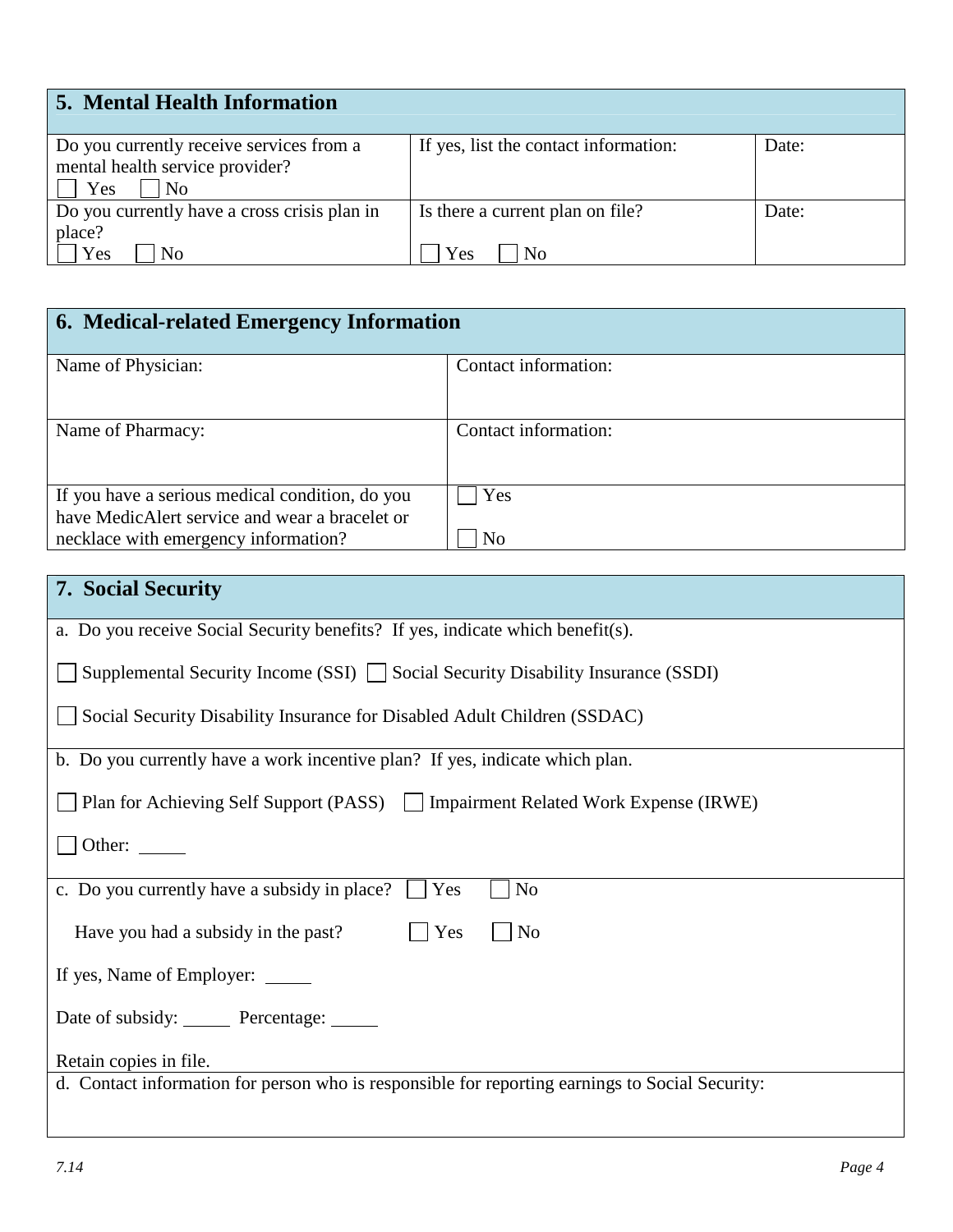## **8. Potential Funding/Resources for Employment**

Provide comments and resource person contact information for applicable sources of funding: **Source Comments/Resource Person and Contact Information Date**  a. Vocational Rehabilitation b. ODDS c. Workforce Investment Act (WIA) d. Medicaid (give status of Medicaid Waiver) e. Temporary Assistance for Needy Families (TANF) f. Personal or family funds g. Organizations for Individual Development Accounts (church, credit union, family, employer, or clubs) h. Social Security Work Incentives – PASS, IRWE, other SSA initiatives i. SCORE – Retired business executives j. Colleges k. Other Comments:

### **9. Residential History**

a. Family profile (Parent/guardian, siblings, aunts, uncles, grandparents, etc.)

b. Past residential experiences (Parents' home, Group homes, institutions, etc.):

c. Other pertinent information: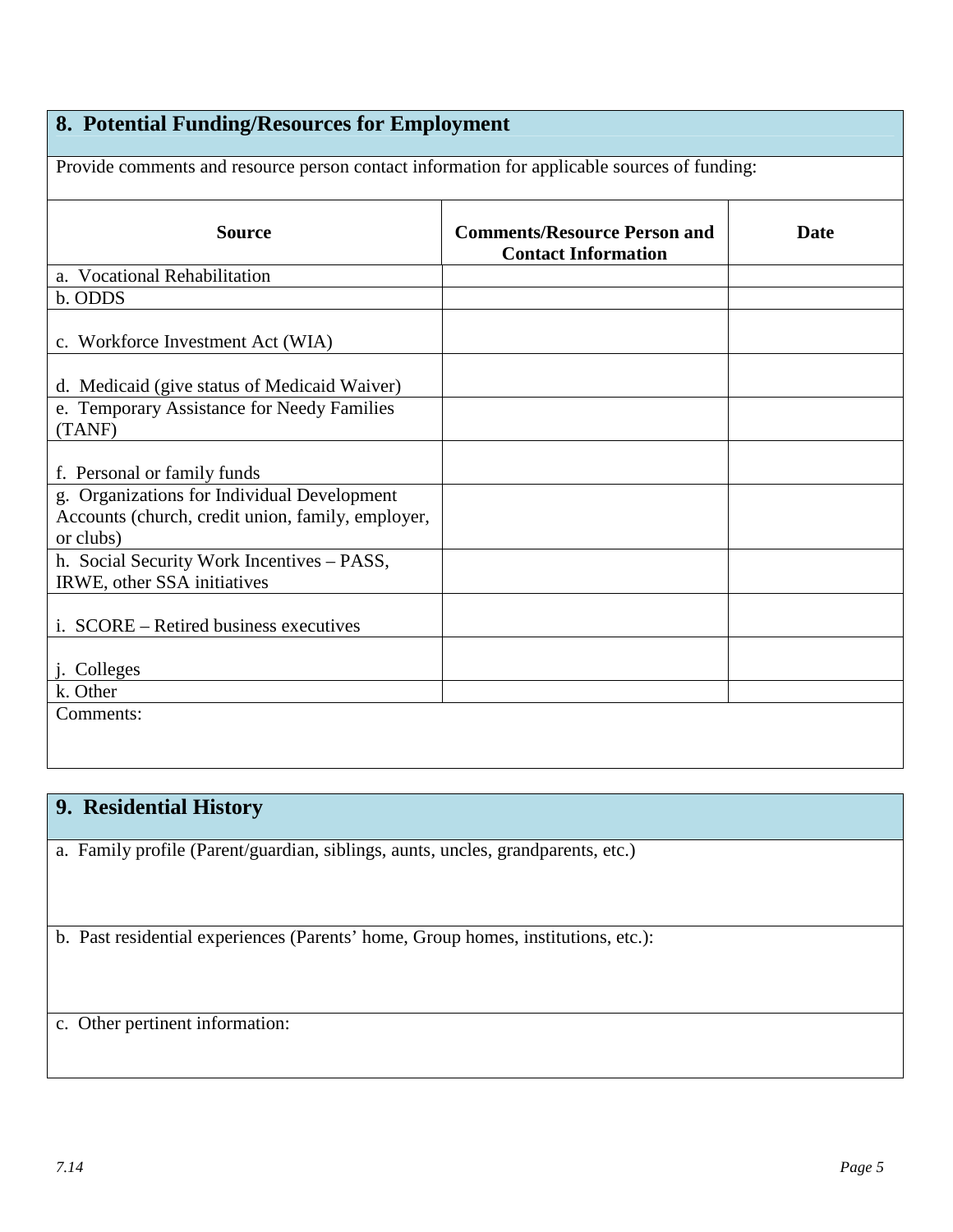| 10. Relationships with Family Members and Key Individuals                                |                                                |                   |                              |                                             |                                                                                   |                             |
|------------------------------------------------------------------------------------------|------------------------------------------------|-------------------|------------------------------|---------------------------------------------|-----------------------------------------------------------------------------------|-----------------------------|
| <b>Name of Family</b><br><b>Member, Community</b><br>Member, or Key<br><b>Individual</b> | <b>Connection</b><br><b>or</b><br>Relationship | OK to<br>Contact? | Address, City, State,<br>Zip | <b>Phone Number</b><br><b>Email Address</b> | <b>Describe the frequency</b><br>and type of<br>involvement of this<br>individual | <b>Entry</b><br><b>Date</b> |
| 1.                                                                                       |                                                |                   |                              |                                             |                                                                                   |                             |
| 2.                                                                                       |                                                |                   |                              |                                             |                                                                                   |                             |
| 3.                                                                                       |                                                |                   |                              |                                             |                                                                                   |                             |
| 4.                                                                                       |                                                |                   |                              |                                             |                                                                                   |                             |
| 5.                                                                                       |                                                |                   |                              |                                             |                                                                                   |                             |
| 6.                                                                                       |                                                |                   |                              |                                             |                                                                                   |                             |
| 7.                                                                                       |                                                |                   |                              |                                             |                                                                                   |                             |
| 8.                                                                                       |                                                |                   |                              |                                             |                                                                                   |                             |
| 9.                                                                                       |                                                |                   |                              |                                             |                                                                                   |                             |
| 10.                                                                                      |                                                |                   |                              |                                             |                                                                                   |                             |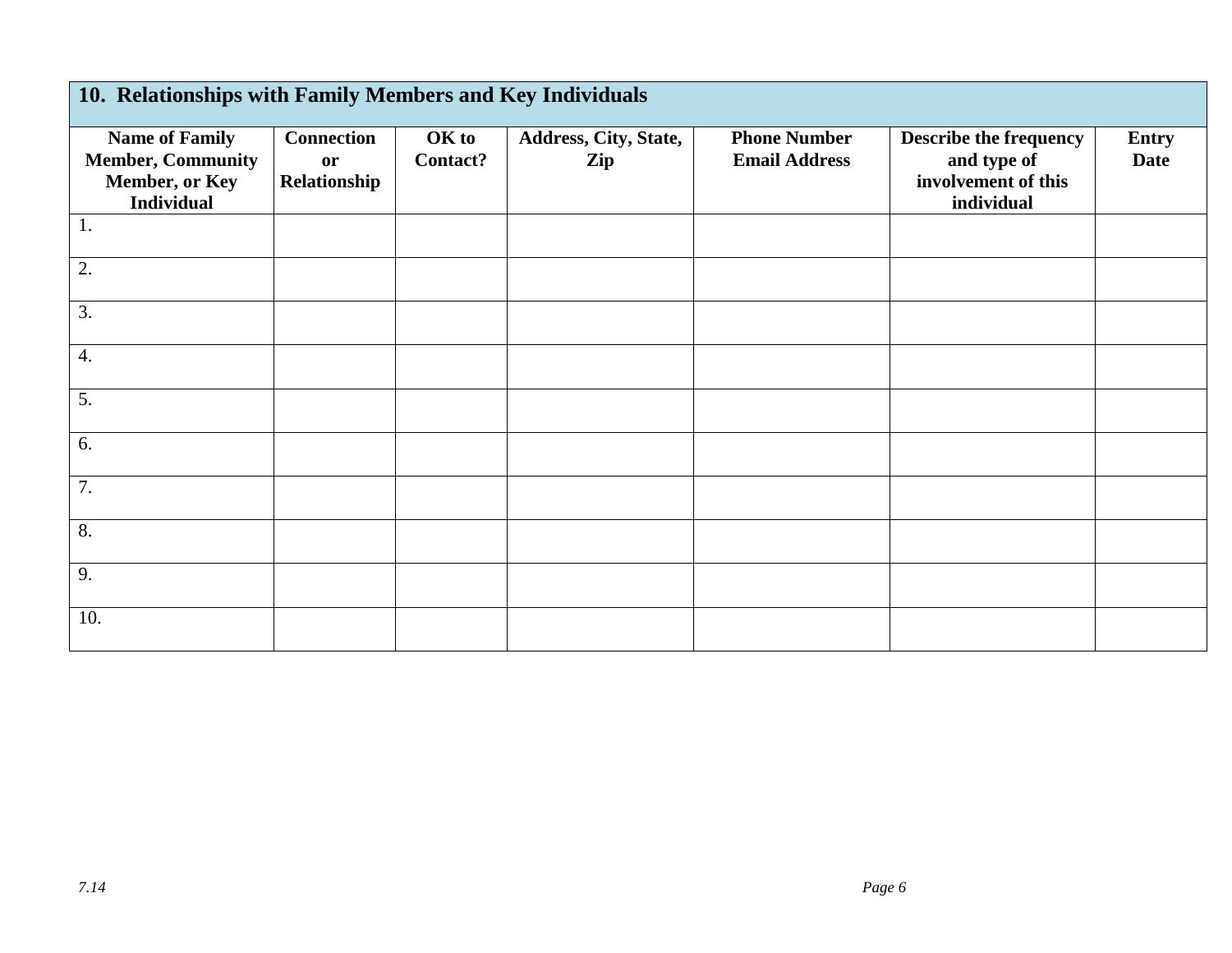| <b>11. Communication Skills</b>                   | Check the most appropriate box and provide details whenever<br>possible. |                                                         |                  |               |                                                                            |  |                                                                           |  |                                                                           |  |
|---------------------------------------------------|--------------------------------------------------------------------------|---------------------------------------------------------|------------------|---------------|----------------------------------------------------------------------------|--|---------------------------------------------------------------------------|--|---------------------------------------------------------------------------|--|
| a. What is your primary mode<br>of communication? |                                                                          |                                                         | a. Verbal skills |               |                                                                            |  |                                                                           |  |                                                                           |  |
|                                                   |                                                                          |                                                         | $\mathbf b$ .    | Sign language |                                                                            |  |                                                                           |  |                                                                           |  |
|                                                   |                                                                          |                                                         | $\mathbf{c}$ .   |               | Communication device                                                       |  |                                                                           |  |                                                                           |  |
|                                                   |                                                                          |                                                         | d.               | Other:        |                                                                            |  |                                                                           |  |                                                                           |  |
| Comments:                                         |                                                                          |                                                         |                  |               |                                                                            |  |                                                                           |  |                                                                           |  |
| b. Receptive<br><b>Communication Preference</b>   |                                                                          | Kinesthetic,<br>learns best<br>via hands on<br>practice |                  |               | Visual,<br>follows<br>visual<br>organizers,<br>pictures                    |  | Visual,<br>follows<br>written<br>directions or<br>checklists              |  | Good listener,<br>follows verbal<br>directions                            |  |
| Comments:                                         |                                                                          |                                                         |                  |               |                                                                            |  |                                                                           |  |                                                                           |  |
| c. Expressive<br>Communication                    |                                                                          | Prefers to<br>listen                                    |                  |               | Prefers to<br>talk                                                         |  | Prefers to<br>move around                                                 |  | Prefers to<br>touch things                                                |  |
| Comments:                                         |                                                                          |                                                         |                  |               |                                                                            |  |                                                                           |  |                                                                           |  |
| d. Handling<br>criticism/stress                   |                                                                          | Resistive,<br>argumentativ<br>e                         |                  |               | Withdraws<br>into silence                                                  |  | Accepts<br>criticism.<br>does not<br>change<br>behavior                   |  | Accepts<br>criticism,<br>changes<br>behavior                              |  |
| Comments:                                         |                                                                          |                                                         |                  |               |                                                                            |  |                                                                           |  |                                                                           |  |
| e. Interactions with others                       |                                                                          | Is withdrawn,<br>makes no eye<br>contact                |                  |               | Makes some<br>eye contact<br>and will<br>speak when<br>asked a<br>question |  | Will have<br>brief<br>conversation<br>s and appears<br>to enjoy<br>people |  | Friendly,<br>enjoys talking<br>with people,<br>initiates<br>conversations |  |
| Comments:                                         |                                                                          |                                                         |                  |               |                                                                            |  |                                                                           |  |                                                                           |  |

| <b>12. Physical Skills and Related Information</b>                    |  |              |  |                |  |                |            |
|-----------------------------------------------------------------------|--|--------------|--|----------------|--|----------------|------------|
| Check the most appropriate box and provide details whenever possible. |  |              |  |                |  |                |            |
| a. Strength, lifting,                                                 |  | Less than 10 |  | $10-20$ pounds |  | $30-40$ pounds | 50 pounds  |
| carrying                                                              |  | pounds       |  |                |  |                |            |
|                                                                       |  |              |  |                |  |                |            |
| Comments:                                                             |  |              |  |                |  |                |            |
|                                                                       |  |              |  |                |  |                |            |
| b. Endurance                                                          |  | Works less   |  | Works 2-3      |  | Works 3-4      | Works more |
|                                                                       |  |              |  |                |  |                |            |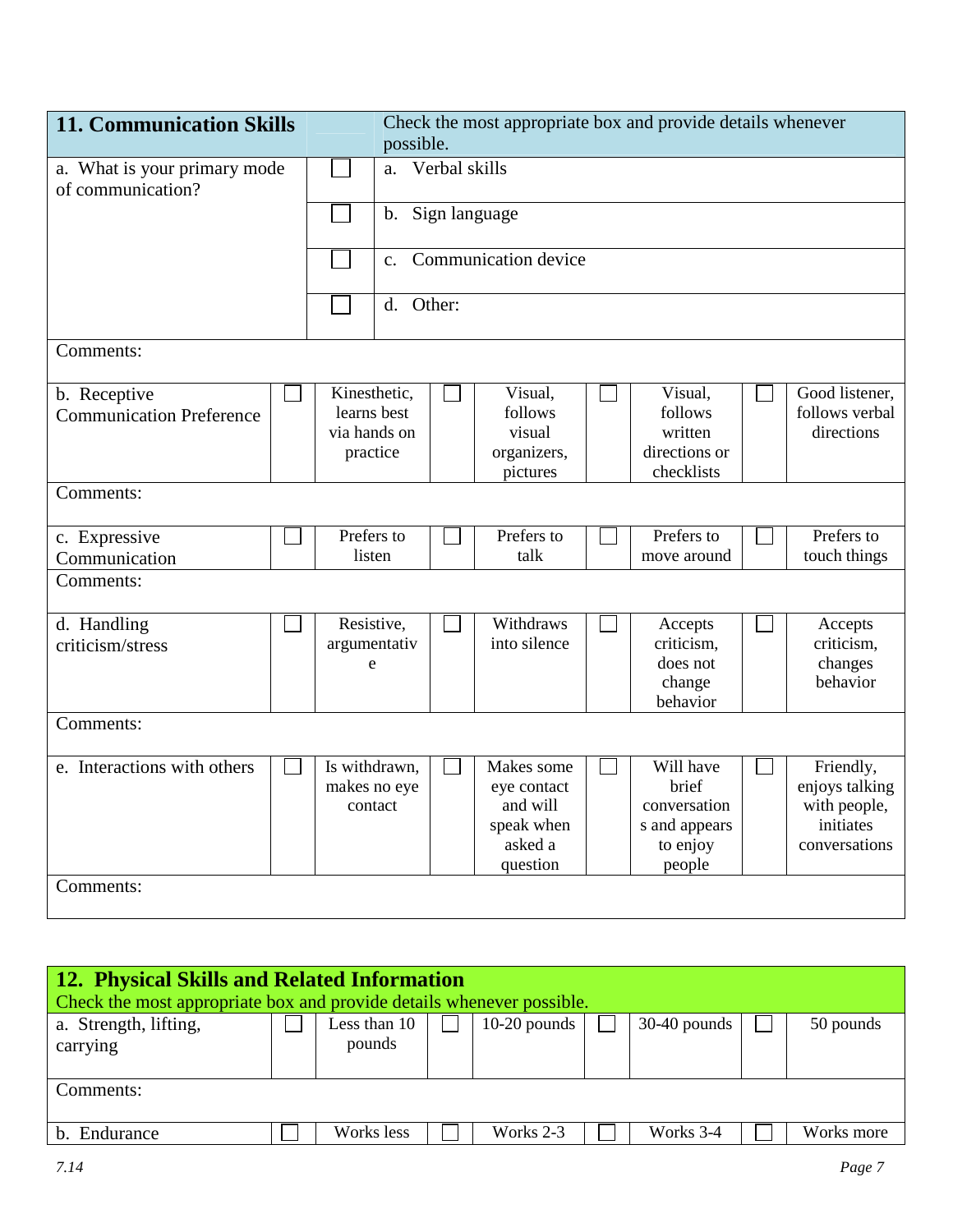|                      | than 2 hours             |  | hours              | hours                               | than 4 hours                      |
|----------------------|--------------------------|--|--------------------|-------------------------------------|-----------------------------------|
| Comments:            |                          |  |                    |                                     |                                   |
| c. Orienting         | Small area<br>only       |  | One room           | Several<br>rooms                    | Building &<br>grounds             |
| Comments:            |                          |  |                    |                                     |                                   |
| d. Physical mobility | Sit/stand in<br>one area |  | Fair<br>ambulation | Handles<br>stairs                   | Full physical<br>ability          |
| Comments:            |                          |  |                    |                                     |                                   |
| e. Appearance        | Unkempt/<br>poor hygiene |  | Unkempt/<br>clean  | Neat/clean<br>unmatched<br>clothing | Neat/clean<br>matched<br>clothing |
| Comments:            |                          |  |                    |                                     |                                   |

| <b>13. Vocational Skills</b>                                                                                                                                                                          |
|-------------------------------------------------------------------------------------------------------------------------------------------------------------------------------------------------------|
|                                                                                                                                                                                                       |
| a. Computer skills - Check all that apply:<br>Internet navigation<br>Word<br>Ability to type Words per minute:<br>Computer games<br>$Other-list:$<br>Excel<br>PowerPoint<br>Can use standard keyboard |
| b. List types of skills (office, landscaping, janitorial, manufacturing, etc.):                                                                                                                       |
| c. List any certifications or licenses:                                                                                                                                                               |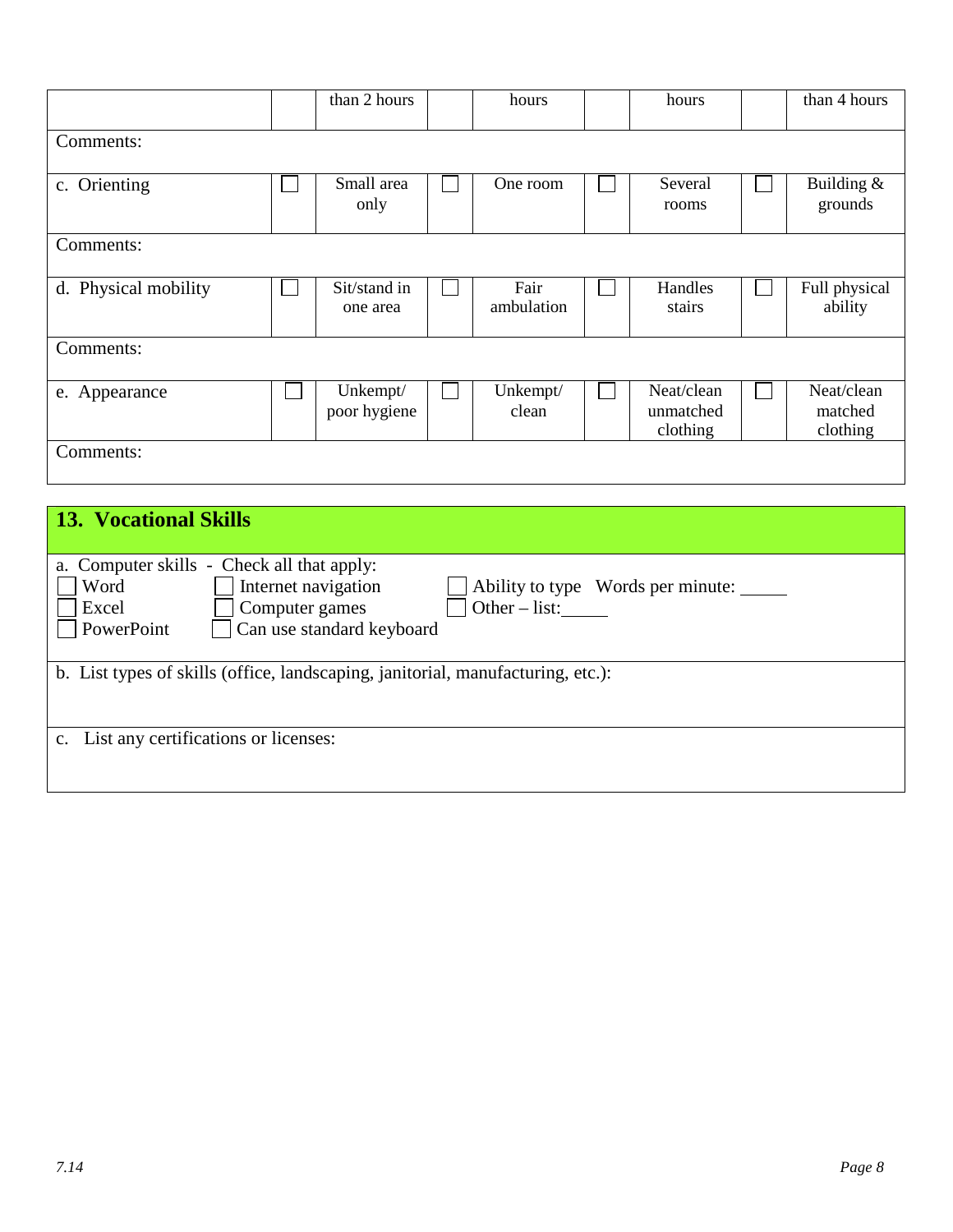| <b>14. Work Skills and Behaviors</b>                                                                               |  |                                                      |  |                                                                    |  |                                                   |                                                                             |
|--------------------------------------------------------------------------------------------------------------------|--|------------------------------------------------------|--|--------------------------------------------------------------------|--|---------------------------------------------------|-----------------------------------------------------------------------------|
| Check the most appropriate box and provide details whenever possible.                                              |  |                                                      |  |                                                                    |  |                                                   |                                                                             |
| a. Independent work rate                                                                                           |  | Slow pace                                            |  | Steady/<br>average pace                                            |  | Above<br>average pace                             | Continual fast<br>pace                                                      |
| Comments:                                                                                                          |  |                                                      |  |                                                                    |  |                                                   |                                                                             |
| b. Attention to task and<br>perseverance                                                                           |  | Frequent<br>prompts<br>required                      |  | Intermittent<br>prompts,<br>high<br>supervision                    |  | Intermittent<br>prompts, low<br>supervision       | Infrequent<br>prompts, low<br>supervision                                   |
| Comments:                                                                                                          |  |                                                      |  |                                                                    |  |                                                   |                                                                             |
| c. Independent sequencing<br>of job duties                                                                         |  | Cannot<br>perform tasks<br>in sequence               |  | Performs 2-5<br>tasks in<br>sequence                               |  | Performs 7 or<br>more tasks in<br>sequence        | Performs<br>tasks in<br>sequence w/<br>adaptations                          |
| Comments:                                                                                                          |  |                                                      |  |                                                                    |  |                                                   |                                                                             |
| d. Initiative/motivation                                                                                           |  | Avoids next<br>task                                  |  | Waits for<br>direction or<br>prompting                             |  | Sometimes<br>volunteers                           | Always seeks<br>work                                                        |
| Comments:                                                                                                          |  |                                                      |  |                                                                    |  |                                                   |                                                                             |
| e. Adapting to change                                                                                              |  | Rigid routine<br>required                            |  | Adapts but<br>with<br>difficulty                                   |  | Adapts with<br>some<br>difficulty                 | Adapts to<br>change easily                                                  |
| Comments:                                                                                                          |  |                                                      |  |                                                                    |  |                                                   |                                                                             |
| f. Reinforcement needs<br>(Amount typically required<br>to learn and participate                                   |  | Frequent<br>reinforcement<br>required                |  | Intermittent<br>(daily)<br>sufficient                              |  | Infrequent<br>(weekly)<br>sufficient              | Pay check<br>sufficient                                                     |
| Comments:                                                                                                          |  |                                                      |  |                                                                    |  |                                                   |                                                                             |
| g. Discrimination skills                                                                                           |  | Cannot<br>distinguish<br>between<br>work<br>supplies |  | Distinguishes<br>between<br>work<br>supplies with<br>external cues |  | Can<br>distinguish<br>between<br>work<br>supplies | Independently<br>gathers<br>supplies and<br>sets up work<br>station or area |
| Comments:                                                                                                          |  |                                                      |  |                                                                    |  |                                                   |                                                                             |
| h. Takes directions from<br>people in authority.                                                                   |  | Refuses to<br>take direction                         |  | <b>Takes</b><br>direction<br>with<br>prompting                     |  | <b>Takes</b><br>direction<br>most of the<br>time  | Very willing<br>to take<br>direction                                        |
| Comments:                                                                                                          |  |                                                      |  |                                                                    |  |                                                   |                                                                             |
| N <sub>o</sub><br>i. Do you have a positive behavior support plan in place?<br>Yes<br>If yes, retain copy in file. |  |                                                      |  |                                                                    |  |                                                   |                                                                             |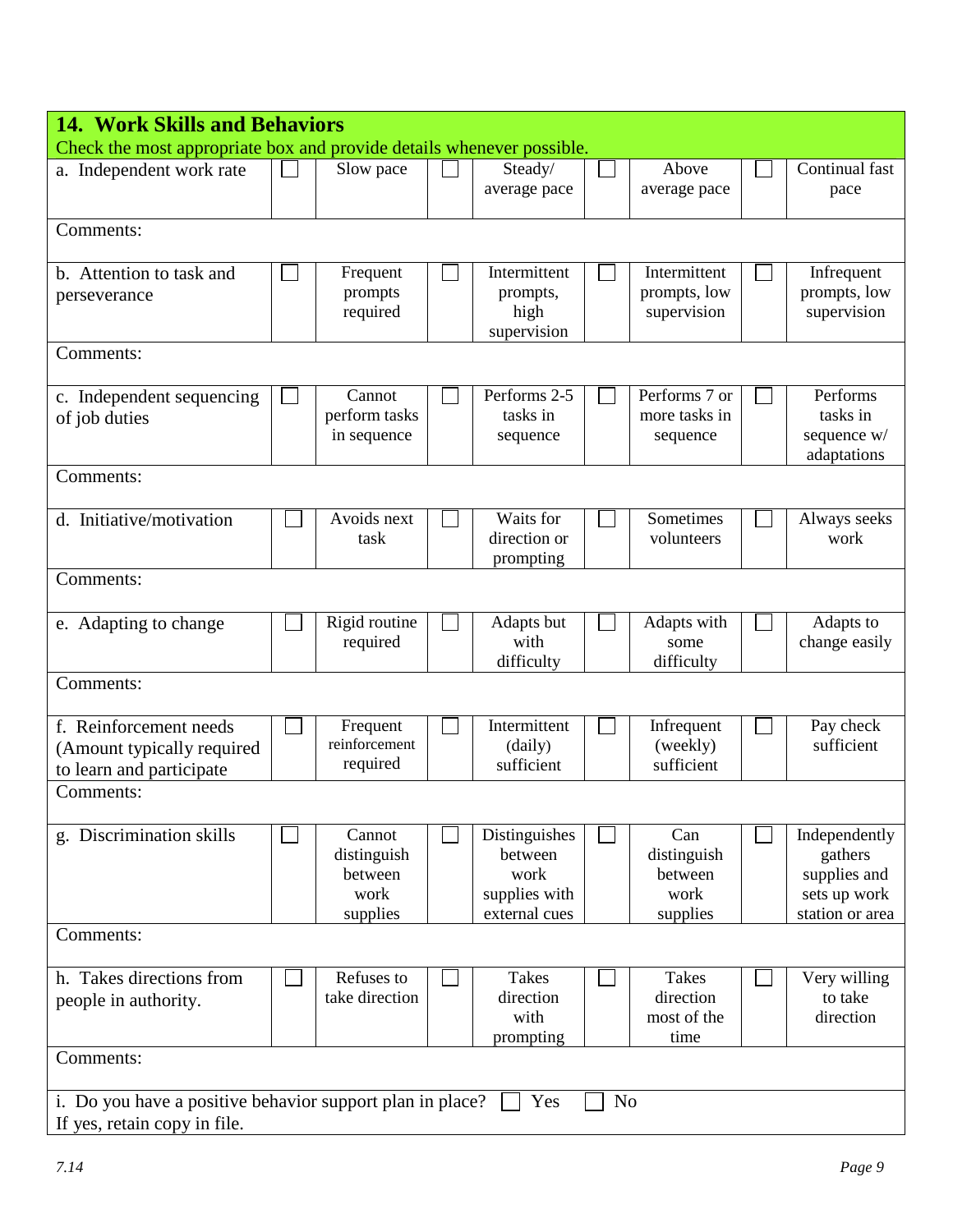| 15. Education, Training, and Academic Skills                                                        |  |            |  |              |  |                           |  |                   |
|-----------------------------------------------------------------------------------------------------|--|------------|--|--------------|--|---------------------------|--|-------------------|
|                                                                                                     |  |            |  |              |  |                           |  |                   |
| a. Year of graduation, name of high school, and location:                                           |  |            |  |              |  |                           |  |                   |
| Retain copies of the high school diploma or GED if available.                                       |  |            |  |              |  |                           |  |                   |
| b. List any training courses outside of high school (CPR, computer training, driving school, etc.): |  |            |  |              |  |                           |  |                   |
|                                                                                                     |  |            |  |              |  |                           |  |                   |
| Retain copies of certificates or licenses                                                           |  |            |  |              |  |                           |  |                   |
| c. List any training that you would like to receive:                                                |  |            |  |              |  |                           |  |                   |
|                                                                                                     |  |            |  |              |  |                           |  |                   |
|                                                                                                     |  |            |  |              |  |                           |  |                   |
| Check the most appropriate box.                                                                     |  |            |  |              |  |                           |  |                   |
| d. Time awareness                                                                                   |  | Unaware of |  | Can identify |  | Can tell time             |  | Can tell time     |
|                                                                                                     |  | time and   |  | break and    |  | to the hour               |  | in hours and      |
|                                                                                                     |  | clock      |  | lunch times  |  |                           |  | minutes           |
|                                                                                                     |  | function   |  |              |  |                           |  |                   |
| Comments:                                                                                           |  |            |  |              |  |                           |  |                   |
| e. Functional reading                                                                               |  | None       |  | Sight words  |  | Basic reading             |  | $3rd$ grade level |
|                                                                                                     |  |            |  | and/or       |  | $-$ up to 3 <sup>rd</sup> |  | and above         |
|                                                                                                     |  |            |  | symbols      |  | grade level               |  |                   |
| Comments:                                                                                           |  |            |  |              |  |                           |  |                   |
| f. Functional math                                                                                  |  | None       |  | Simple       |  | Simple                    |  | Computationa      |
|                                                                                                     |  |            |  | counting     |  | addition                  |  | 1 skills          |
|                                                                                                     |  |            |  |              |  | and/or                    |  |                   |
|                                                                                                     |  |            |  |              |  | subtraction               |  |                   |
| Comments:                                                                                           |  |            |  |              |  |                           |  |                   |
|                                                                                                     |  |            |  |              |  |                           |  |                   |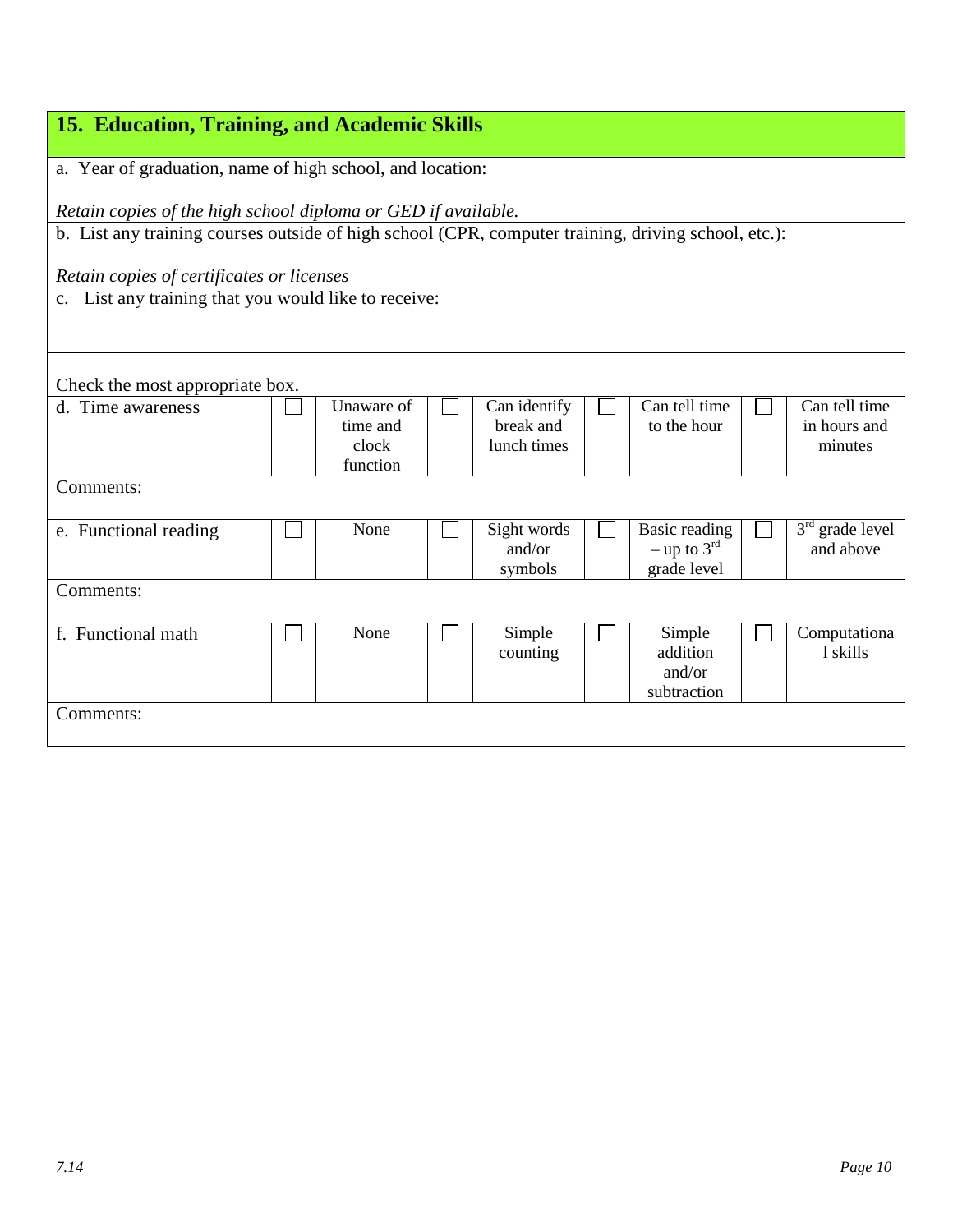## **16. Learning and Performance Characteristics (Multiple Intelligences)**

a. Evidence of logical/mathematical intelligence (prefers order, dislikes chaos and change, looks for patterns and regularity, etc.):

b. Evidence of spatial abilities (Arts and crafts skills, artistic abilities, spatial abilities, etc.):

c. Evidence of physical coordination (Good at sports, dancing, gross or fine motor skills, etc.):

d. Evidence of musical abilities (Memorizes words to songs, has good rhythm, other musical ability):

e. Evidence of people skills (Can read other people's motives, intentions, body language):

f. Evidence of self smart skills (Is self-directed, makes good decisions based on personal needs):

g. Evidence of nature skills (Is good with plants and animals, etc.)

h. Evidence of word smarts (Good reader, listener, speaker, writer. Makes jokes, puns, tells stories, etc.):

### **17. Community Information**

a. Describe your neighborhood (Single family homes, apartments, parks, etc.):

b. Location of neighborhood in community (Downtown, Uptown, Hazel Dell, etc.):

c. Services/shopping near home:

d. Transportation availability (Bus routes, etc.):

e. Availability of employment sites near home: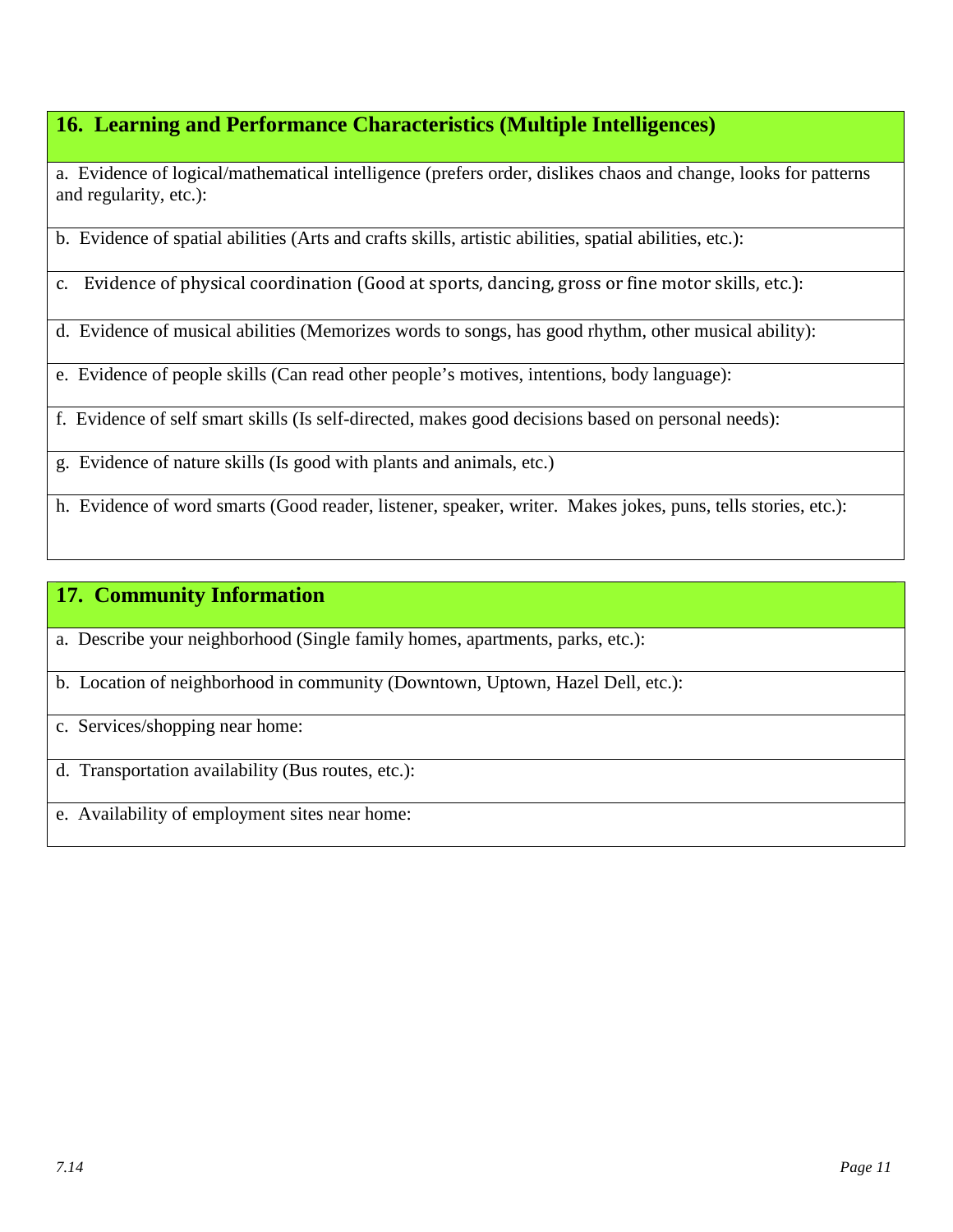| <b>18. Transportation</b>                                             |                                                                |                                              |                                        |                                                       |
|-----------------------------------------------------------------------|----------------------------------------------------------------|----------------------------------------------|----------------------------------------|-------------------------------------------------------|
| Check the most appropriate box and provide details whenever possible. |                                                                |                                              |                                        |                                                       |
| a. Getting to work                                                    | Provides own<br>transportatio<br>n (bike, car,<br>walks, etc.) | Uses public<br>transportation                | Uses door-to-<br>door<br>transport     | Family or<br>friend will<br>provide<br>transportation |
| Comments:                                                             |                                                                |                                              |                                        |                                                       |
| b. Independent street<br>crossing                                     | None                                                           | Crosses 2<br>lane street<br>without light    | Crosses 4<br>lane street<br>with light | Crosses 4 lane<br>street without<br>light             |
| Comments:                                                             |                                                                |                                              |                                        |                                                       |
| c. Travel Skills                                                      | Requires bus<br>training                                       | Uses bus<br>independentl<br>v                | Uses bus, can<br>make transfer         | Makes own<br>travel<br>arrangements                   |
| Comments:                                                             |                                                                |                                              |                                        |                                                       |
| d. Interactions with<br>strangers<br>Comments:                        | <b>Initiates</b><br>conversations<br>with<br>strangers         | Speaks to<br>strangers<br>when<br>approached | Speaks to<br>strangers<br>occasionally | Does not<br>speak to<br>strangers                     |
|                                                                       |                                                                |                                              |                                        |                                                       |

## **19. Work Experience**

- a. List formal chores at home (expected responsibilities such doing dishes, making bed, etc.):
- b. Informal work performed at home (things you are not expected to do):
- c. Informal jobs performed for others (taking care of neighbor's pet, etc.):
- d. Sheltered employment or structured work experiences:
- e Volunteer work:

f. Letters of reference from former employers – retain copies in person's file if available.

g. What wages have you earned historically?

h. What hours have you worked historically?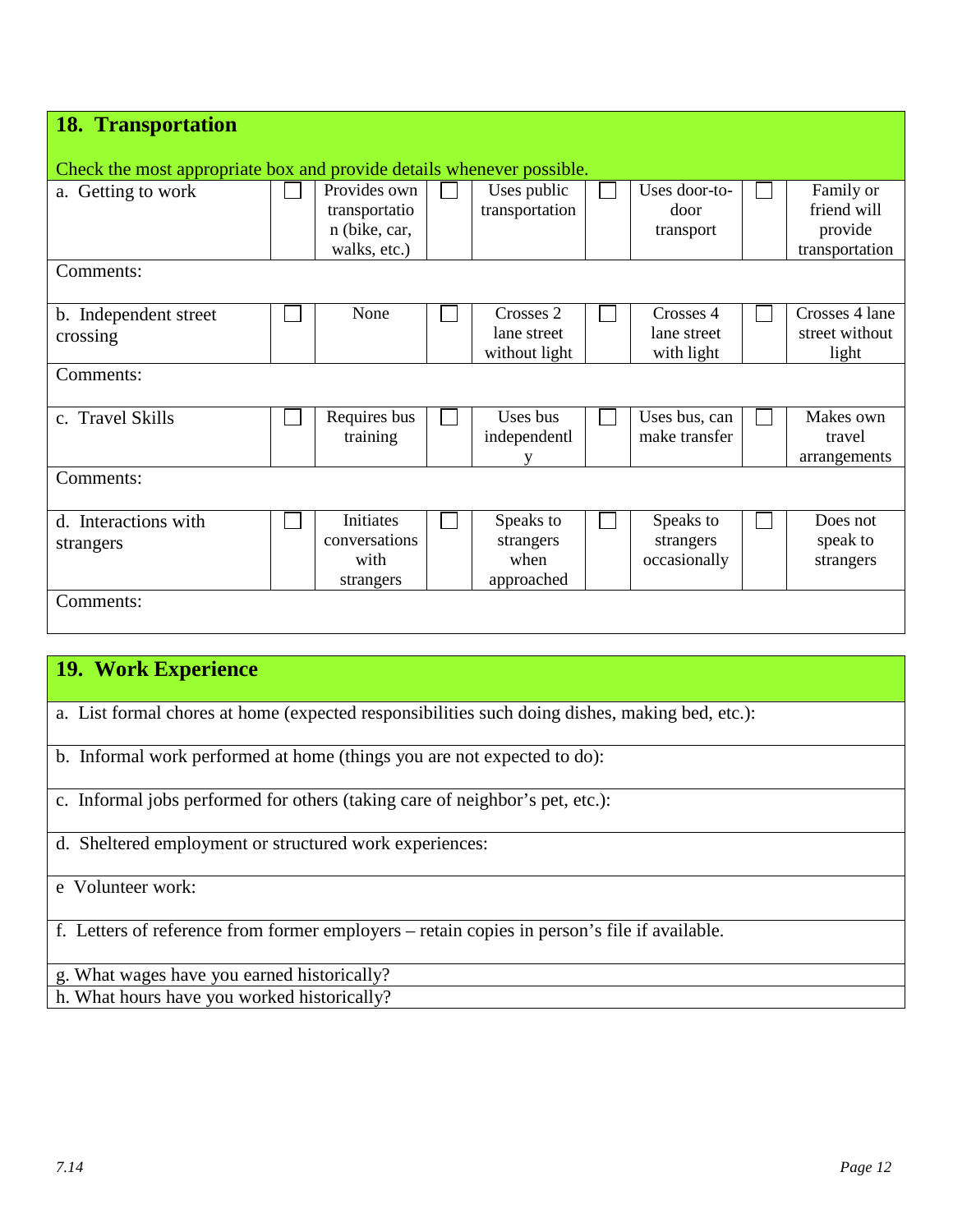| <b>20. Paid Employment History</b>                                         |                                                                            |                               |                                               |                              |                                               |  |  |  |  |
|----------------------------------------------------------------------------|----------------------------------------------------------------------------|-------------------------------|-----------------------------------------------|------------------------------|-----------------------------------------------|--|--|--|--|
| List current employer first.<br><b>Name of Company or</b><br><b>Agency</b> | Address, City, State, Zip<br>(please note if it is<br>indoor/outdoor work) | Dates of<br><b>Employment</b> | <b>Job Title and</b><br><b>Primary Duties</b> | <b>Reason for</b><br>Leaving | <b>Obtained</b><br><b>Reference</b><br>Letter |  |  |  |  |
|                                                                            |                                                                            |                               |                                               |                              |                                               |  |  |  |  |
|                                                                            |                                                                            |                               |                                               |                              |                                               |  |  |  |  |
|                                                                            |                                                                            |                               |                                               |                              |                                               |  |  |  |  |
|                                                                            |                                                                            |                               |                                               |                              |                                               |  |  |  |  |
|                                                                            |                                                                            |                               |                                               |                              |                                               |  |  |  |  |
|                                                                            |                                                                            |                               |                                               |                              |                                               |  |  |  |  |
|                                                                            |                                                                            |                               |                                               |                              |                                               |  |  |  |  |

Retain copies of job descriptions, previous résumés, reference letters, and evaluations when possible.

| <b>21. References for Employment</b> |                                                               |                                   |                                             |  |  |  |  |  |  |
|--------------------------------------|---------------------------------------------------------------|-----------------------------------|---------------------------------------------|--|--|--|--|--|--|
| <b>Name of Reference</b>             | Address, City, State, Zip, Phone, and<br><b>Email Address</b> | <b>Relationship to Individual</b> | Date person was<br>confirmed as a reference |  |  |  |  |  |  |
|                                      |                                                               |                                   |                                             |  |  |  |  |  |  |
| 2.                                   |                                                               |                                   |                                             |  |  |  |  |  |  |
| 3                                    |                                                               |                                   |                                             |  |  |  |  |  |  |
| 4.                                   |                                                               |                                   |                                             |  |  |  |  |  |  |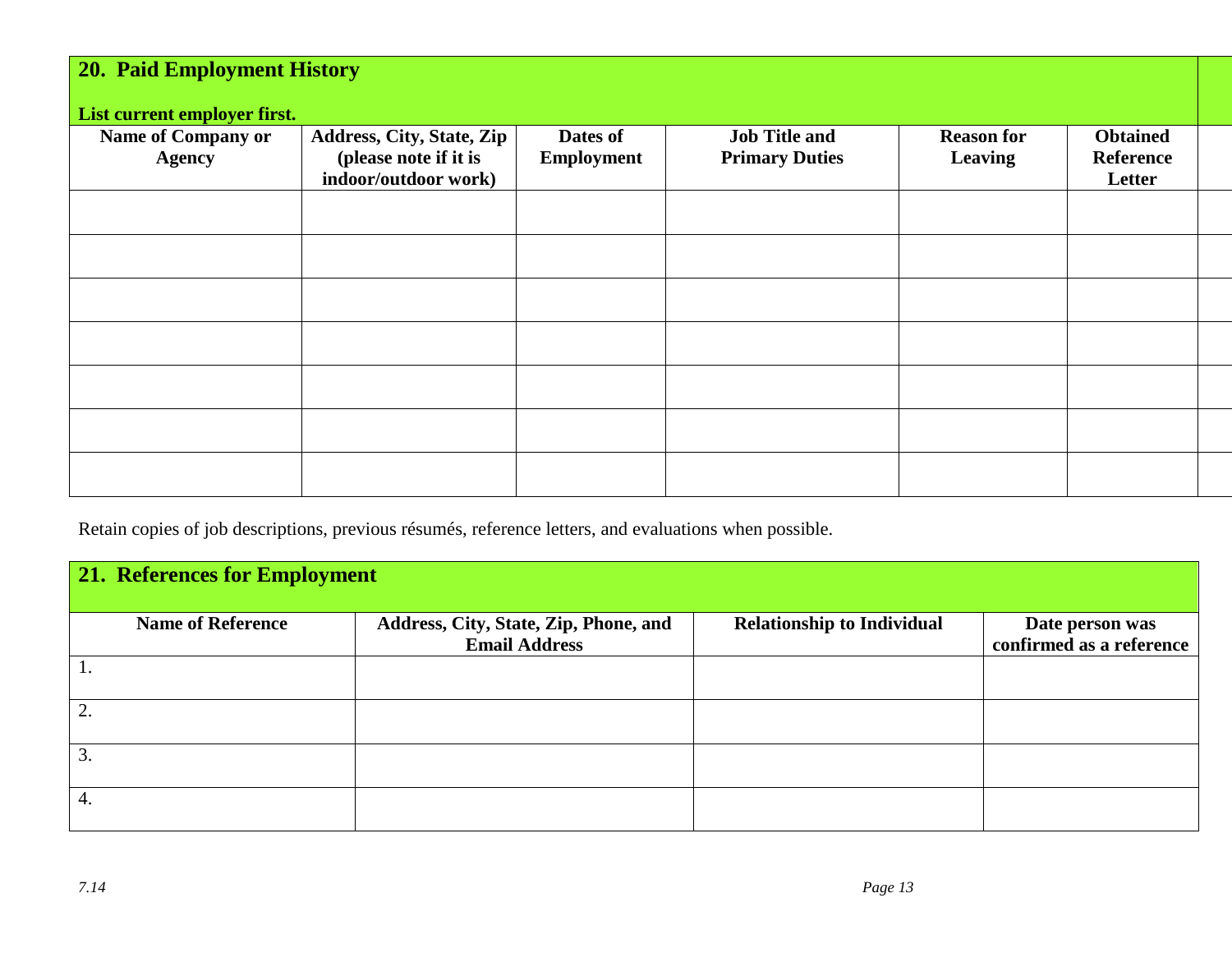# **22. Community Participation and Recreation**

| a. List and describe community and recreation activities that you participate in on a regular basis. |                                                      |                              |  |  |  |  |  |
|------------------------------------------------------------------------------------------------------|------------------------------------------------------|------------------------------|--|--|--|--|--|
| <b>Activity or Group</b>                                                                             | Location (include if the work<br>was indoor/outdoor) | <b>Frequency of Activity</b> |  |  |  |  |  |
|                                                                                                      |                                                      |                              |  |  |  |  |  |
|                                                                                                      |                                                      |                              |  |  |  |  |  |
|                                                                                                      |                                                      |                              |  |  |  |  |  |
|                                                                                                      |                                                      |                              |  |  |  |  |  |
|                                                                                                      |                                                      |                              |  |  |  |  |  |

| 23. Life Activities and Experiences                                                                                                                 |
|-----------------------------------------------------------------------------------------------------------------------------------------------------|
| a. Individualized life activities performed at home:                                                                                                |
| b. Individualized life activities performed in the community:                                                                                       |
| c. Structured group activities performed in the home:                                                                                               |
| d. Structured group activities performed in the community:                                                                                          |
| e. Current specific activities which are regularly participated in and which are important to you:                                                  |
| f. Past specific activities which were of significant importance to you:                                                                            |
| g. List specific events and activities that you look forward to each year. (Include holidays, traditions,<br>vacations, and other such activities.) |
| h. Do you prefer to work independently or in groups? If you prefer to work in groups, do you prefer small<br>groups or large groups?                |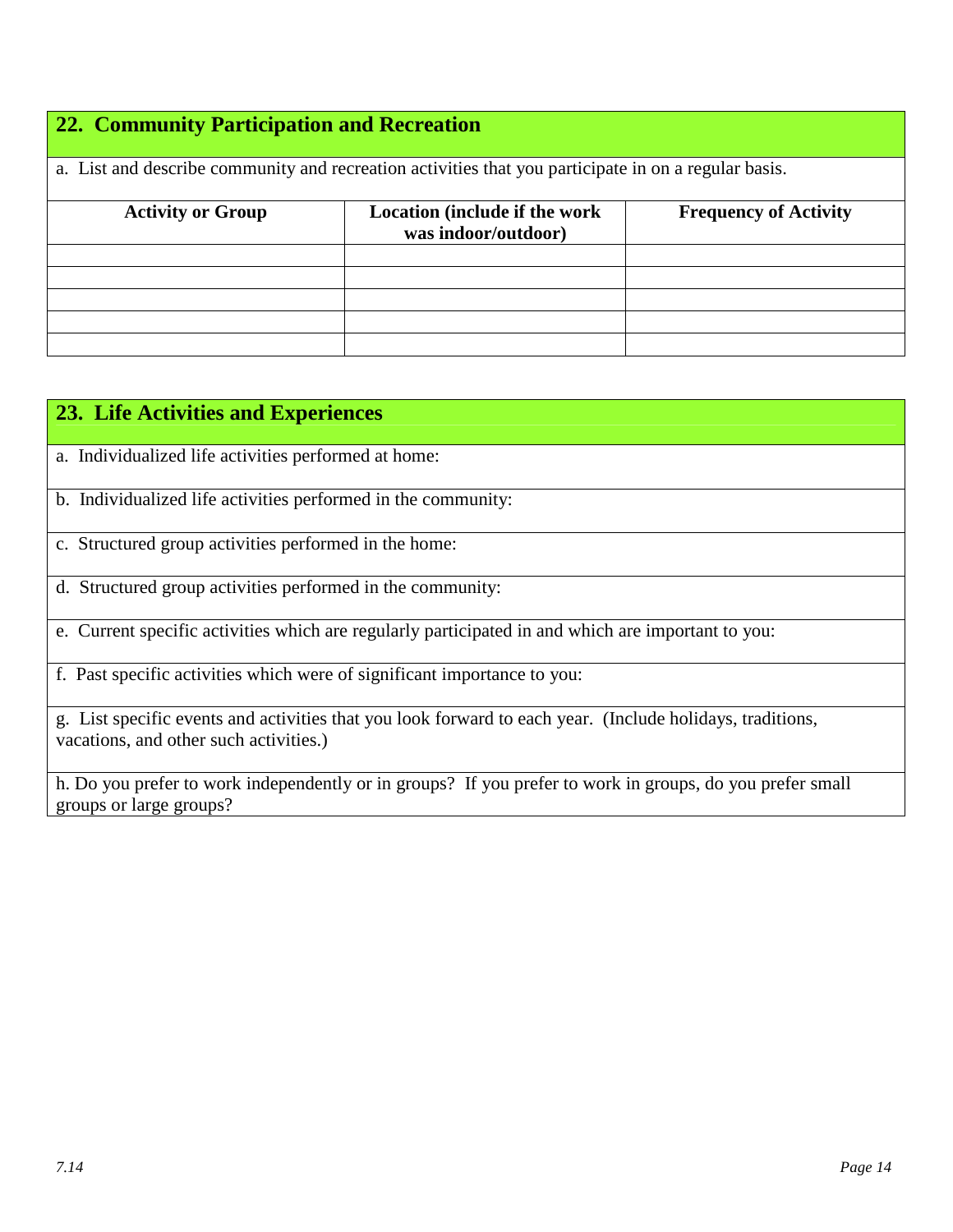## **SECTION II – DISCOVERY & PERSONAL PREFERENCES**

| 24. Skills, Gifts, and Strengths                                                                                                                                                                   |
|----------------------------------------------------------------------------------------------------------------------------------------------------------------------------------------------------|
|                                                                                                                                                                                                    |
| a. List any skills, gifts, and strengths that you will contribute to a work environment (This may include things<br>such a wonderful sense of humor, positive attitude, attention to detail, etc.) |
| b. List any awards or recognition and retain copies of certificates if available.                                                                                                                  |
| Comments:                                                                                                                                                                                          |

| <b>25. Work Environment Preferences</b>                                              |  |                                    |  |                                                   |  |                                      |                                 |
|--------------------------------------------------------------------------------------|--|------------------------------------|--|---------------------------------------------------|--|--------------------------------------|---------------------------------|
| Check the most appropriate box and provide details whenever possible.                |  |                                    |  |                                                   |  |                                      |                                 |
| a. Environmental conditions you like the best:                                       |  |                                    |  |                                                   |  |                                      |                                 |
| b. Level of interaction<br>preferred                                                 |  | Prefers to<br>work alone           |  | Is a<br>dependent<br>worker                       |  | Is a<br>collaborative<br>worker      | Is an<br>independent<br>worker  |
| Comments:                                                                            |  |                                    |  |                                                   |  |                                      |                                 |
| c. Sound level preferred or<br>tolerated                                             |  | Requires a<br>quiet<br>environment |  | Tolerates<br>noise (cars,<br>traffic.<br>machines |  | Music is<br>tolerated and<br>enjoyed | People talking<br>is acceptable |
| Comments:                                                                            |  |                                    |  |                                                   |  |                                      |                                 |
| d. Lighting                                                                          |  | <b>Bright Light</b>                |  | Low light                                         |  | Sunlight<br>(outdoors)               | Light does not<br>matter        |
| Comments:                                                                            |  |                                    |  |                                                   |  |                                      |                                 |
| e Environments to be avoided:                                                        |  |                                    |  |                                                   |  |                                      |                                 |
| f. Social interaction preferences (i.e. prefer to work with older individuals, etc.) |  |                                    |  |                                                   |  |                                      |                                 |
| g. Do you prefer indoor or outdoor work?                                             |  |                                    |  |                                                   |  |                                      |                                 |
| h. Do you prefer active or sedentary work?                                           |  |                                    |  |                                                   |  |                                      |                                 |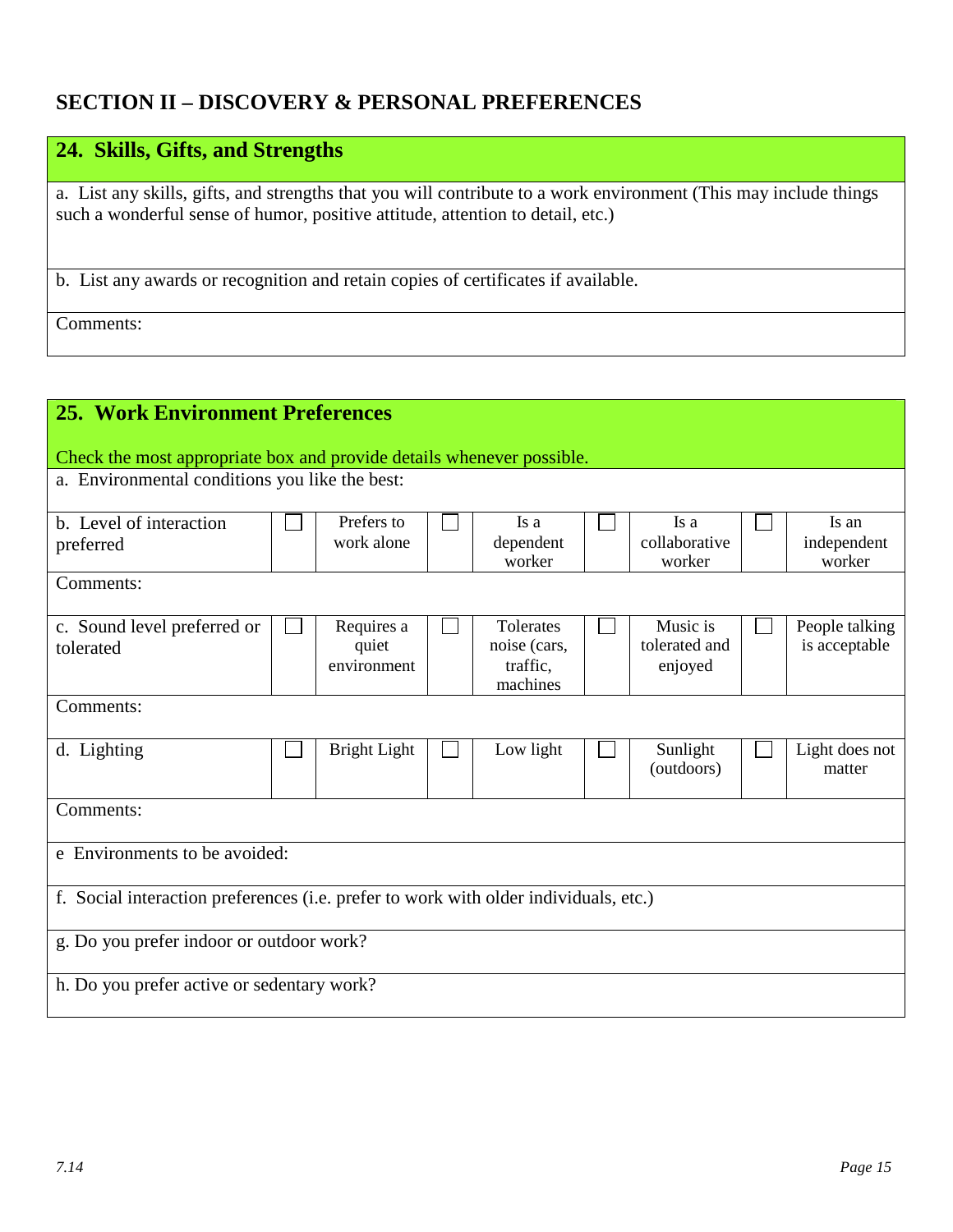| <b>26. Vocational Preferences:</b>                                                                   |  |                       |  |                       |  |                        |  |                        |
|------------------------------------------------------------------------------------------------------|--|-----------------------|--|-----------------------|--|------------------------|--|------------------------|
|                                                                                                      |  |                       |  |                       |  |                        |  |                        |
| Check the most appropriate box and provide details whenever possible.<br>a. Work availability        |  | Will Work<br>weekends |  | Will work<br>evenings |  | Will work<br>part-time |  | Will work<br>full-time |
| List preferred work hours:                                                                           |  |                       |  |                       |  |                        |  |                        |
| Comments:                                                                                            |  |                       |  |                       |  |                        |  |                        |
| b. What is your dream job?                                                                           |  |                       |  |                       |  |                        |  |                        |
| Why?                                                                                                 |  |                       |  |                       |  |                        |  |                        |
| c. Type of work you want to do:                                                                      |  |                       |  |                       |  |                        |  |                        |
| Why?                                                                                                 |  |                       |  |                       |  |                        |  |                        |
| d. Type of work that your support team wishes could be obtained:                                     |  |                       |  |                       |  |                        |  |                        |
| Why?                                                                                                 |  |                       |  |                       |  |                        |  |                        |
| e. Type of work your parent/guardian wishes could be obtained:                                       |  |                       |  |                       |  |                        |  |                        |
| Why?                                                                                                 |  |                       |  |                       |  |                        |  |                        |
| Observations or comments shared by others of the type of work/activities you most enjoy doing:<br>f. |  |                       |  |                       |  |                        |  |                        |

### **27. Accommodations**

a. Accessibility assistance, rehabilitation technology, personal care requirements:

b. Habits, idiosyncrasies, safety concerns, or routines that will need to be accommodated:

c. Physical/health restrictions or accommodations (i.e. cannot be in direct sunlight, needs time to take medication, etc.):

d. Behavior challenges:

e. Degree and type of negotiation required:

f. Other information and comments:

*Retain any consultant reports that may be helpful.*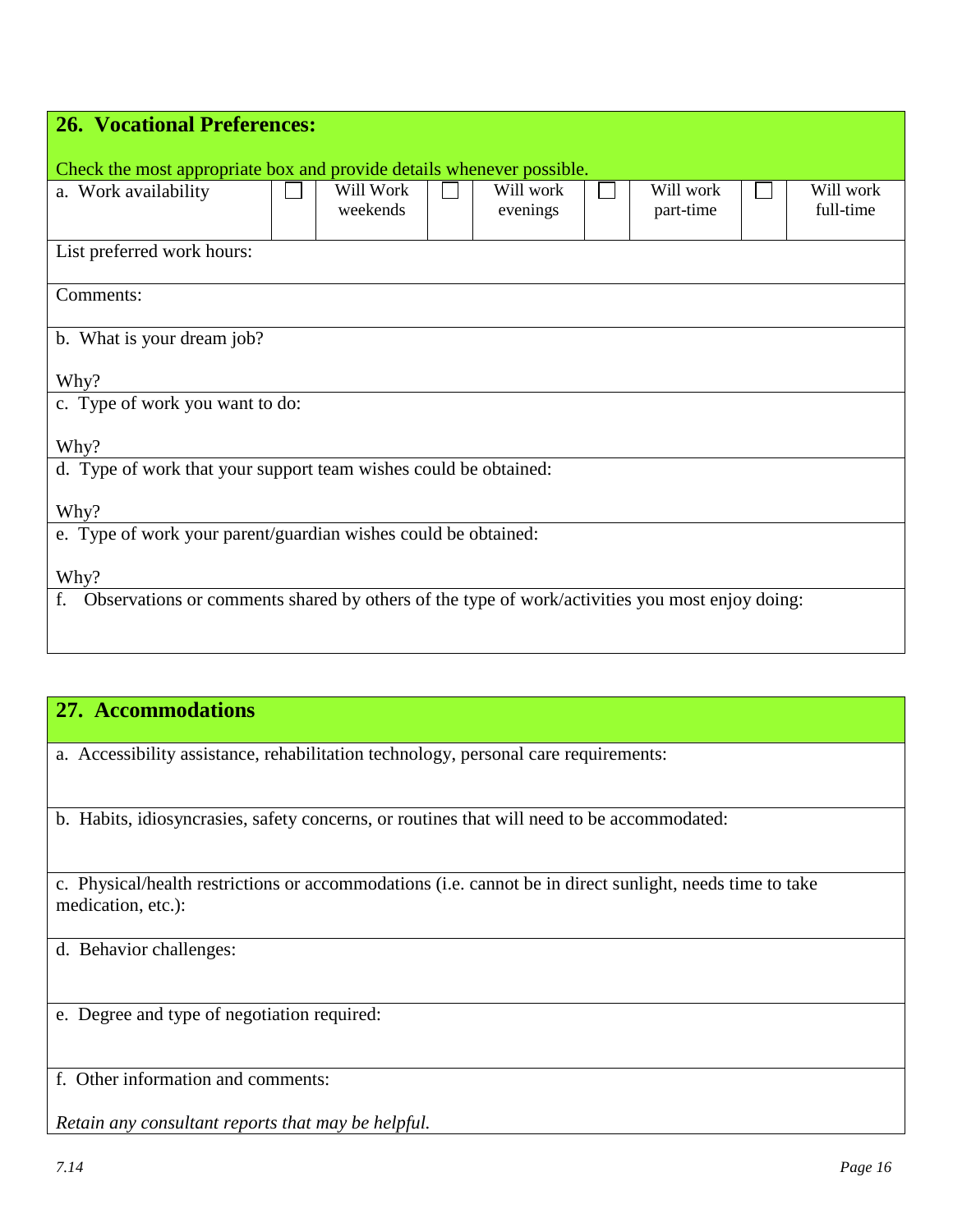| 28. Job Development/Prospecting List                                                                                   |                   |
|------------------------------------------------------------------------------------------------------------------------|-------------------|
|                                                                                                                        |                   |
| List types of job categories, duties, or job titles that are consistent with the Ideal<br><b>Employment Situation:</b> | <b>Entry Date</b> |
| 1.                                                                                                                     |                   |
| 2.                                                                                                                     |                   |
| $\overline{3}$ .                                                                                                       |                   |
| $\boldsymbol{4}$ .                                                                                                     |                   |
| 5.                                                                                                                     |                   |
| 6.                                                                                                                     |                   |
| 7.                                                                                                                     |                   |
| 8.                                                                                                                     |                   |
| 9.                                                                                                                     |                   |
| 10.                                                                                                                    |                   |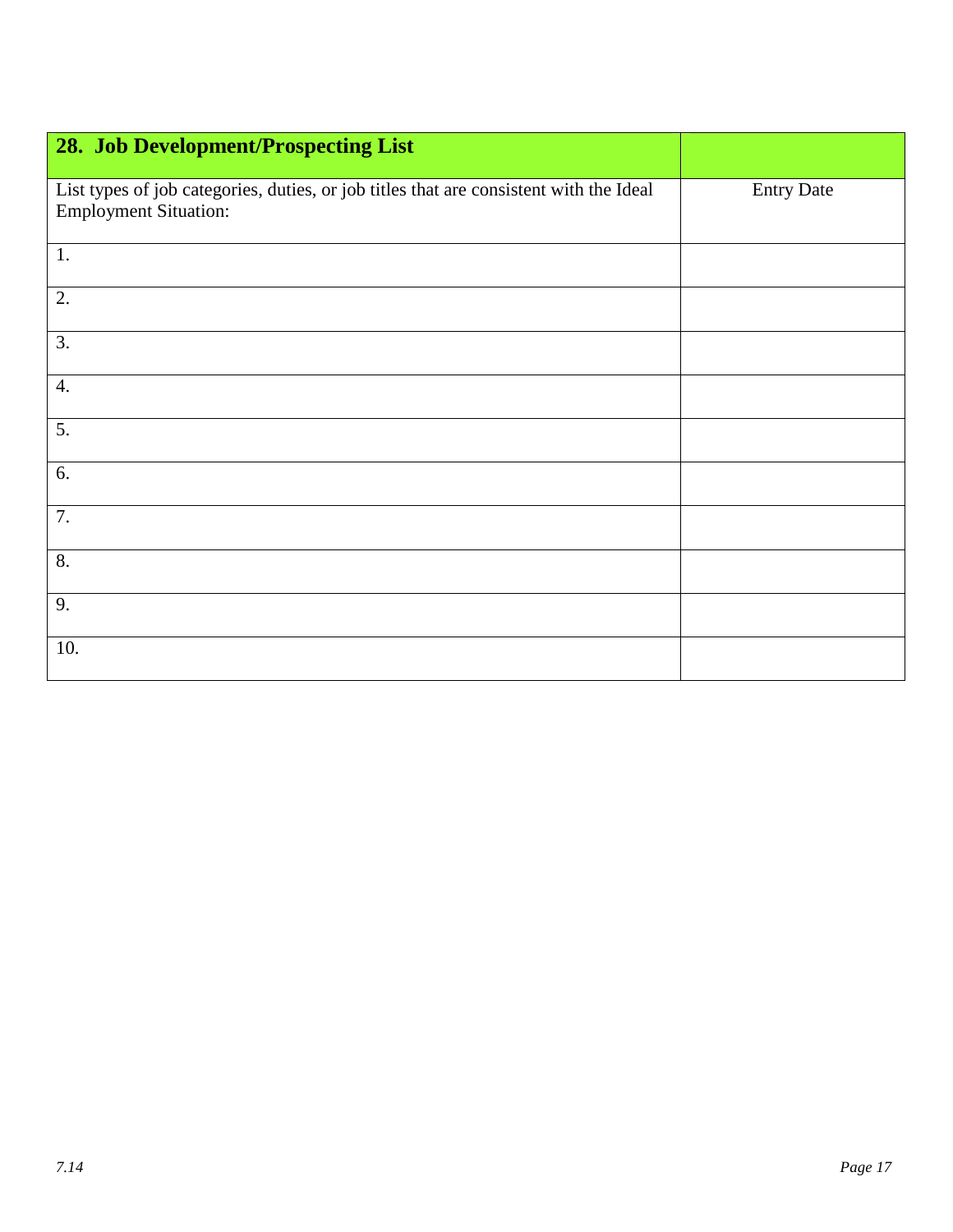| 29. Interviews                                                          |                   |
|-------------------------------------------------------------------------|-------------------|
| List types of interviews, questions, and/or who completed the interview | <b>Entry Date</b> |
| 1.                                                                      |                   |
| 2.                                                                      |                   |
| $\overline{3}$ .                                                        |                   |
| 4.                                                                      |                   |
| 5.                                                                      |                   |
| 6.                                                                      |                   |
| 7.                                                                      |                   |
| 8.                                                                      |                   |
| 9.                                                                      |                   |
| 10.                                                                     |                   |

| <b>29. Job Shadowing</b>                                                                                                |                   |
|-------------------------------------------------------------------------------------------------------------------------|-------------------|
| List types of observations at volunteer jobs, potential paid jobs, temporary<br>assignments, etc. Please include notes. | <b>Entry Date</b> |
| 1.                                                                                                                      |                   |
| 2.                                                                                                                      |                   |
| 3.                                                                                                                      |                   |
| $\overline{4}$ .                                                                                                        |                   |
| 5.                                                                                                                      |                   |
| 6.                                                                                                                      |                   |
| 7.                                                                                                                      |                   |
| 8.                                                                                                                      |                   |
| 9.                                                                                                                      |                   |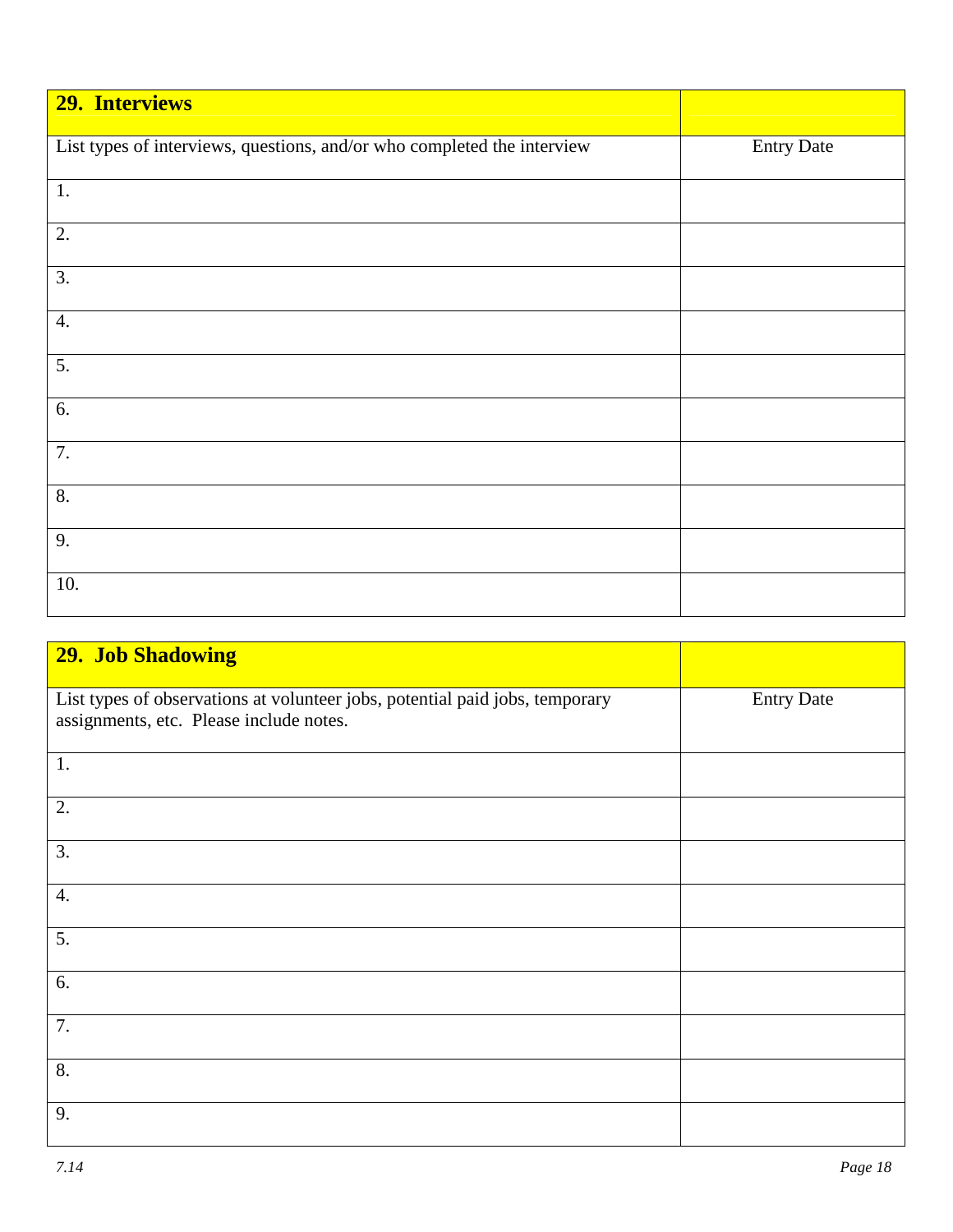| <b>28. Possible Contacts to Employment or Volunteer Sites</b> |                                             |                                                                              |                           |                                             |  |
|---------------------------------------------------------------|---------------------------------------------|------------------------------------------------------------------------------|---------------------------|---------------------------------------------|--|
| Name of Company or<br><b>Agency</b>                           | <b>Connection/Referral</b><br><b>Source</b> | <b>Name of Contact Person</b><br><b>Phone Number</b><br><b>Email Address</b> | Address, City, State, Zip | <b>Contact Date &amp;</b><br><b>Outcome</b> |  |
| 1.                                                            |                                             |                                                                              |                           |                                             |  |
| 2.                                                            |                                             |                                                                              |                           |                                             |  |
| 3.                                                            |                                             |                                                                              |                           |                                             |  |
| 4.                                                            |                                             |                                                                              |                           |                                             |  |
| 5.                                                            |                                             |                                                                              |                           |                                             |  |
| 6.                                                            |                                             |                                                                              |                           |                                             |  |
| 7.                                                            |                                             |                                                                              |                           |                                             |  |
| 8.                                                            |                                             |                                                                              |                           |                                             |  |
| 9.                                                            |                                             |                                                                              |                           |                                             |  |
| 10.                                                           |                                             |                                                                              |                           |                                             |  |